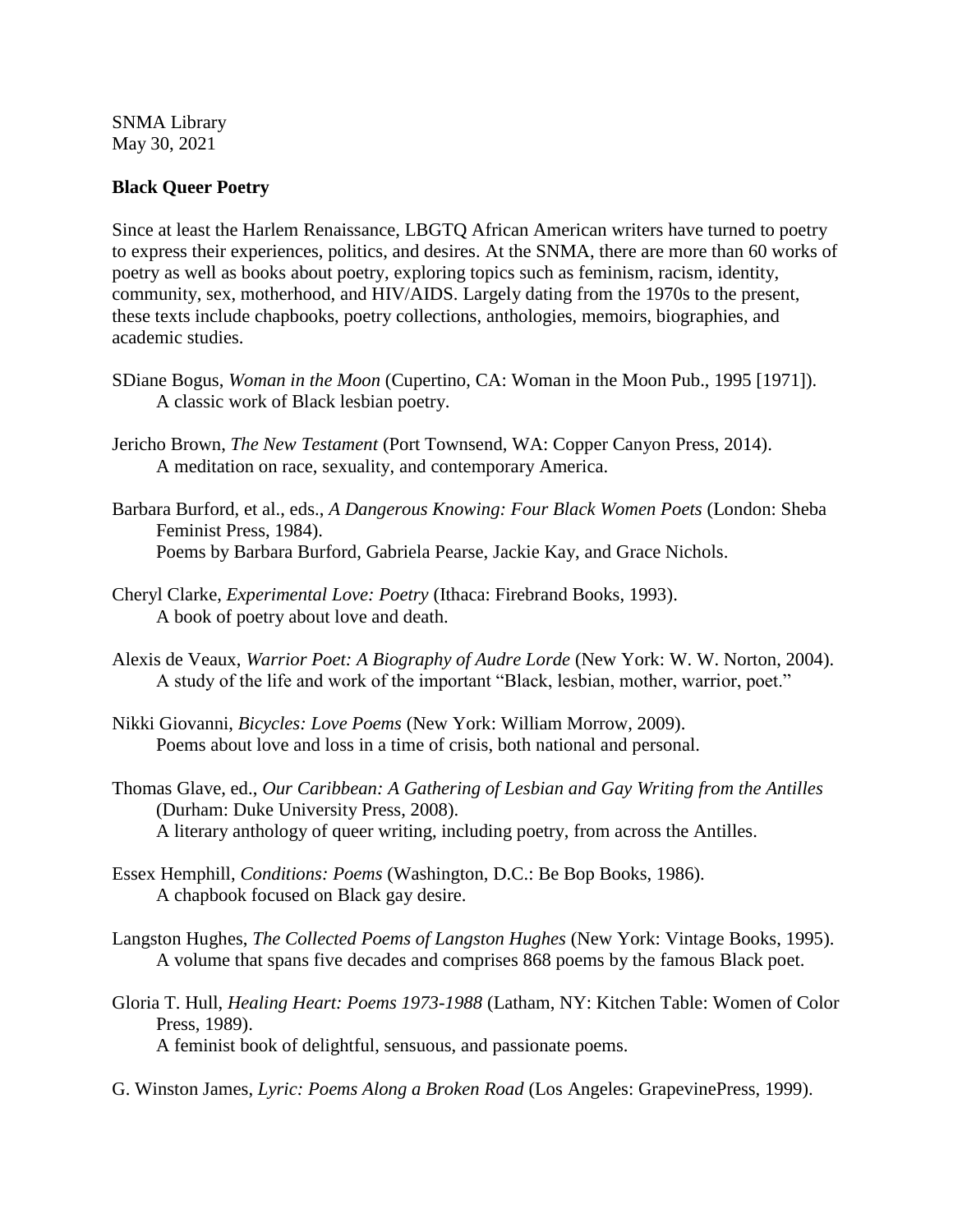A book about exile, empowerment, loneliness, love, loss, and salvation.

- Saeed Jones, *When the Only Light Is Fire* (Alexander, AR: Sibling Rivalry Press, 2011). A debut chapbook of poetry about life on the periphery of the U.S. South.
- June Jordan, *Soldier: A Poet's Childhood* (New York: Basic Civitas Books, 2000). The pioneering poet's memoir of her childhood and family life.
- Audre Lorde, *The Black Unicorn: Poems* (New York: Norton, 1978). A collection of poetry about motherhood, childhood, empowerment, vulnerability, goddesses, and contemporary America.
- Pat Parker, *Pit Stop* (Oakland: Women's Press Collective, 1975). Poems accompanied by photos and drawings by members of the Women's Press Collective.
- Carl Phillips, *From the Devotions: Poems* (Saint Paul: Graywolf Press, 1998). A collection about faith and the balance between decorum and pain.
- Assotto Saint, ed., *The Road Before Us: 100 Gay Black Poets* (New York: Galiens Press, 1991). An early anthology of poetry about the Black gay experience.
- Assotto Saint, *Wishing for Wings: Poems* (New York: Galiens Press, 1994). The writer's last poetry collection grappling with loss, love, and HIV/AIDS.
- Sonia Sanchez, *Does Your House Have Lions?* (Boston: Beacon Press, 1997). An epic poem about kin, death, HIV/AIDS, love, and reconciliation.
- Sapphire, *American Dreams* (New York: High Risk Books, 1994). A collection about sensuality and prophecy that mixes poetry and prose.
- A. B. Christa Schwarz, *Gay Voices of the Harlem Renaissance* (Bloomington: Indiana University Press, 2003). An academic study about sexually dissident and gay literary voices of the Harlem Renaissance.
- Ntozake Shange, *nappy edges* (New York: St. Martin's Press, 1978). A collection of poetry and prose about love, loneliness, racism, and sexism.
- Christopher Soto, ed., *Nepantla: An Anthology for Queer Poets of Color* (New York: Nightboat Books, 2018). A first major literary anthology for queer poets of color in the United States.
- Omise'eke Natasha Tinsley, *Thiefing Sugar: Eroticism between Women in Caribbean Literature*  (Durham: Duke University Press, 2010).